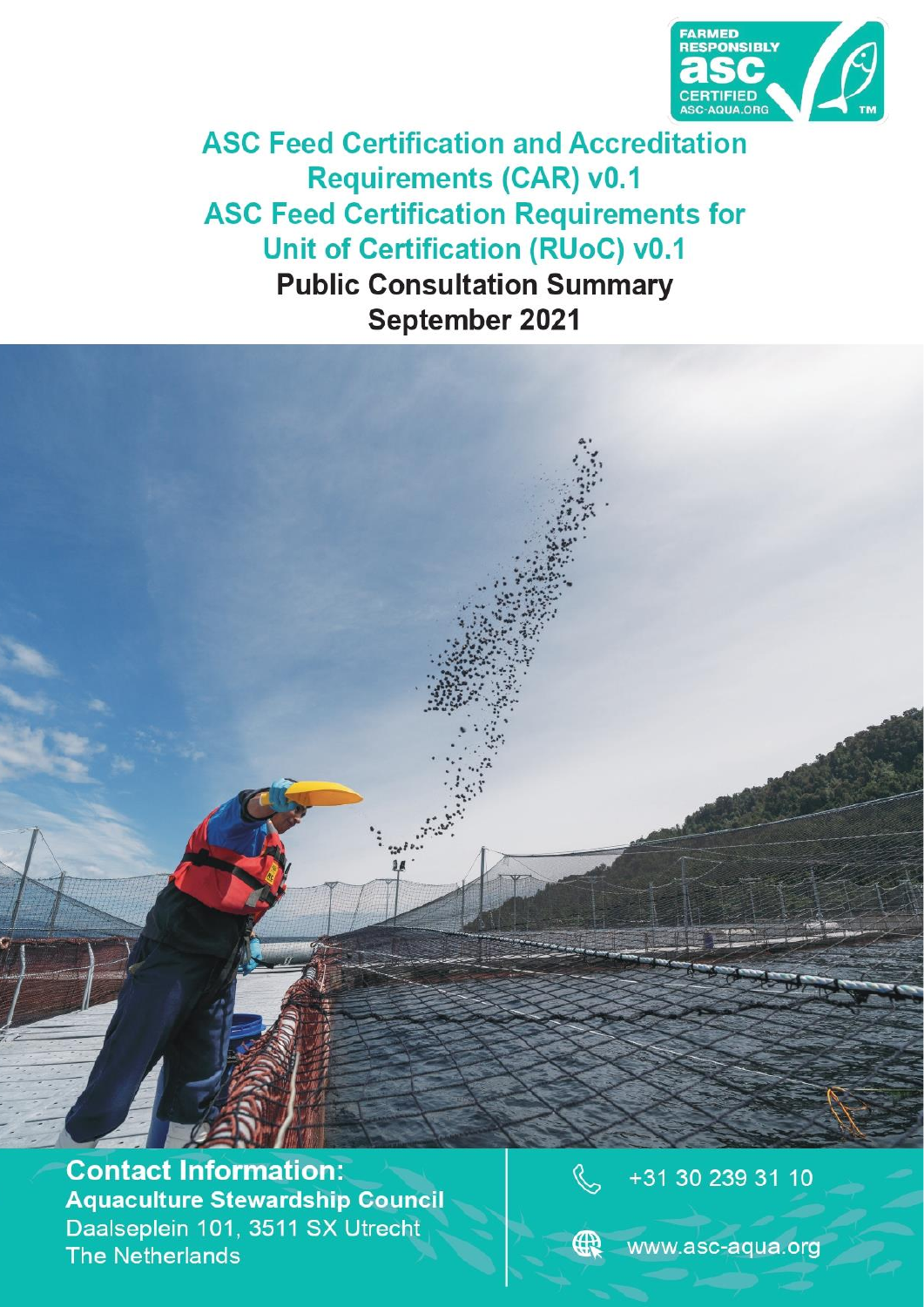

# **ASC Feed Certification and Accreditation Requirements (CAR) v0.1**

# **ASC Feed Certification Requirements for Unit of Certification (RUoC) v0.1**

# **Consultation Summary**

#### **Public Consultation: September 01 - October 31, 2021**

## **Project Objective**

The objective of this project is the development of certification requirements for Feed Mills (i.e. the UoC) who will be implementing the ASC Feed Standard and accreditation requirements for the Conformity Assessment Bodies (CABs) providing certification services.

These requirements are included in two documents, the **ASC Feed Certification and Accreditation Requirements for CABs** and the **ASC Feed Requirements for the Unit of Certification for Mills**.

Both documents are normative and the separation of requirements for CABs and UoC's will allow clearer communication and comprehension of specific requirements for each entity.

## **Purpose of consultation**

ASC is committed to public consultations of new programme requirements to ensure final proposals reflect input from those most affected stakeholders.

The involvement of CABs, feed producers, ingredient manufacturers, NGOs, or others with interest and expertise in the production of environmentally and socially responsible aqua-feed, helps ensure the CAR and RUoC provide clear, practical, auditable (by CAB) and implementable (by Mill) requirements.

#### **Proposal**

The ASC Feed CAR v0.1 and the ASC Feed RUoC v0.1 are structured to follow the certification process from application to certification decision and subsequent surveillance and certification updates.

The ASC Feed CAR uses the existing farm CAR and RUoC as a base, with all applicable requirements transposed directly (e.g. accreditation requirements, stakeholder consultation, social assessment methodology, findings management and reporting timelines). The Feed CAR and RUoC diverge only where necessary to implement the specific ASC Feed Standard requirements.

The main differences are the following developments needed to support audits against the Feed Standard:

- Mass Balance and Segregation Production Models and associated requirements
- Due Diligence processes and preparation requirements

*ASC Certification and Accreditation Requirements (CAR) v0.1 - draft ASC Requirements for Unit of Certification (RUoC) v0.1 - draft* **Consultation Summary - September 2021**